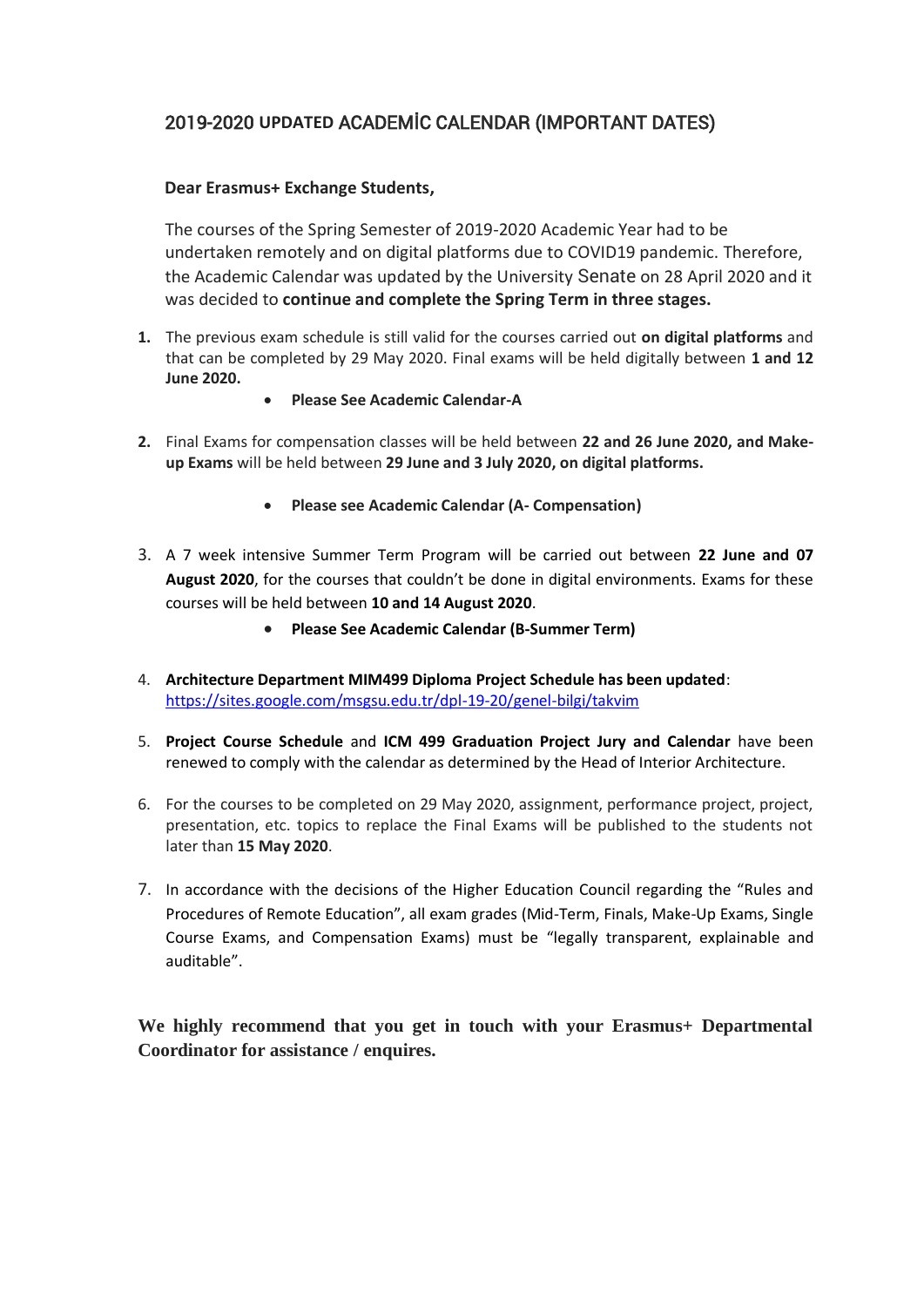| <b>Stage and Costume</b><br>Design                                  | Nihan Şen                                 | fatma.nihan.sen@msgsu.edu.tr                                |
|---------------------------------------------------------------------|-------------------------------------------|-------------------------------------------------------------|
| <b>Ceramic and Glass</b><br>Design                                  | Ayça Uğur<br>Zehra Köylü -<br>coordinator | ayca.ugur @msgsu.edu.tr<br>zehra.koylu@msgsu.edu.tr         |
| <b>Graphic Desing</b>                                               | Sinan Niyazioğlu                          | sinan.niyazioglu@msgsu.edu.tr                               |
| Painting                                                            | <b>Erdal KARA</b><br>Begüm Mütevellioğlu  | erdal.kara@msgsu.edu.tr<br>begum.mutevellioglu@msgsu.edu.tr |
| Sculpture                                                           | <b>Bülent ÇINAR</b>                       | bulent.cinar@msgsu.edu.tr                                   |
| Department of<br>Conservation and<br><b>Restoration of Artworks</b> | Özer AKTİMUR<br>Fatih Dülger              | ozer.aktimur@msgsu.edu.tr<br>fatih.dulger@msgsu.edu.tr      |
| <b>Textile and Fashion</b><br>Design                                | <b>Kemal CAN</b>                          | kemal.can@msgsu.edu.tr                                      |
| Photography                                                         | Seçkin TERCAN                             | seckin.tercan@msgsu.edu.tr                                  |
|                                                                     | Mert Ç.TÜRKAY                             | mert.cagil.turkay@msgsu.edu.tr                              |
| <b>Traditional Turkish Arts</b>                                     | <b>Berrin YAPAR</b>                       | berrin.yapar.unal@msgsu.edu.tr                              |
|                                                                     | Başak ÇORAKLI                             | basak.corakli@msgsu.edu.tr                                  |
| Cinema and Television                                               | Yüksel AKTAŞ                              | zeynep.aktas@msgsu.edu.tr                                   |
| <b>Basic Design</b>                                                 | Erhan Özışık                              | erhan.ozisikli@msgsu.edu.tr                                 |
|                                                                     | Işıl Özçam                                | isil.ozcam@msgsu.edu.tr                                     |
| <b>Interior Architecture</b>                                        | Hande KAYAN                               | hande.kayan@msgsu.edu.tr                                    |
|                                                                     | <b>Burcu KÖSE</b>                         | burcu.kose@msgsu.edu.tr                                     |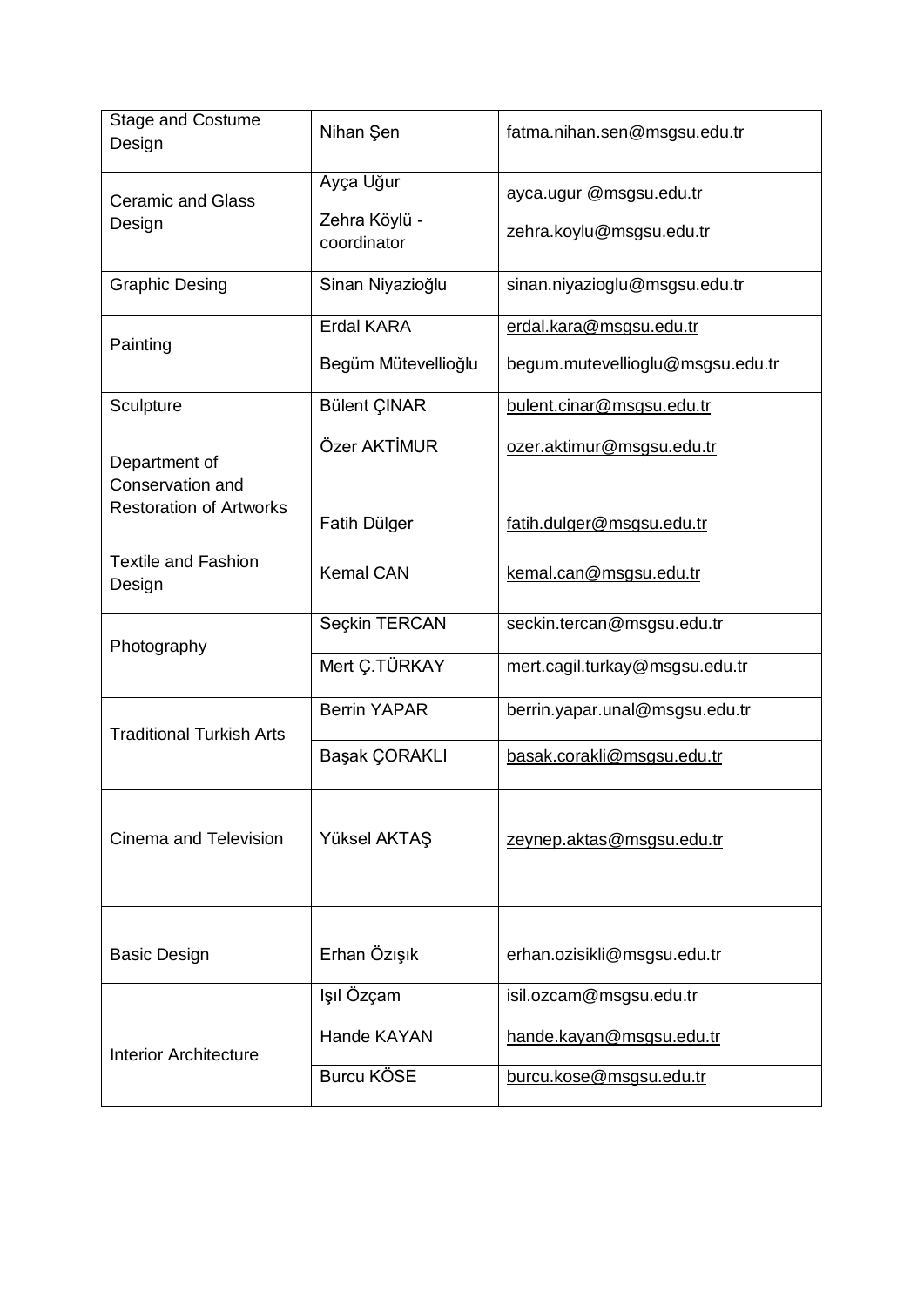|                                    | Ayşegül KURUÇ                            | aysegul.kuruc@msgsu.edu.tr      |
|------------------------------------|------------------------------------------|---------------------------------|
| Architecture                       | Efe DUYAN                                | efe.duyan@msgsu.edu.tr          |
|                                    | Gökhan KOÇYİĞİT<br>(Masters / Doctorate) | gokhan.kocyigit@msgsu.edu.tr    |
| City and Regional<br>Planning      | Bahar AKSEL ENŞİCİ                       | bahar.aksel@msgsu.edu.tr        |
|                                    | Ahmetcan ALPAN                           | ahmetcan.alpan@msgsu.edu.tr     |
|                                    | İdil AKYOL KOÇHAN                        | Idil.akyol@msgsu.edu.tr         |
|                                    | Abdusselam ÇİFTLER                       | selami.cifter@msgsu.edu.tr      |
|                                    | (under-graduate)                         |                                 |
| <b>Industrial Product Design</b>   | Merve Özyurt                             | merve.ozyurt@msgsu.edu.tr       |
|                                    | Tengüz ÜNSAL                             | tenguz.unsal@msgsu.edu.tr       |
|                                    | (post-graduate)                          |                                 |
| <b>Music</b>                       | <b>Ahmet ALTINEL</b>                     | ali.ahmet.altinel@msgsu.edu.tr  |
| Musicology                         | Nihan Tahtaişleyen                       | nihan.tahtaisleyen@msgsu.edu.tr |
| Performing Arts                    | Salih KANBUROĞLU                         | salih.kanburoglu@msgsu.edu.tr   |
|                                    | Gökçe Sönmemiş                           | gokce.sonmemis@msgsu.edu.tr     |
| Modern Dance                       | <b>Aslı BOSTANCI</b>                     | asli.bostanci@msgsu.edu.tr      |
| Sociology                          | <b>Sibel YARDIMCI</b>                    | sibel.yardimci@msgsu.edu.tr     |
|                                    | <b>Büke KOYUNCU</b>                      | buke.koyuncu@msgsu.edu.tr       |
| History                            | <b>Ferit BAZ</b>                         | ferit.baz@msgsu.edu.tr          |
| Turkish Language and<br>Literature | Zeynep Zengin                            | zeynep.zengin@msgsu.edu.tr      |
|                                    | Özge Şahin                               | ozge.sahin@msgsu.edu.tr         |